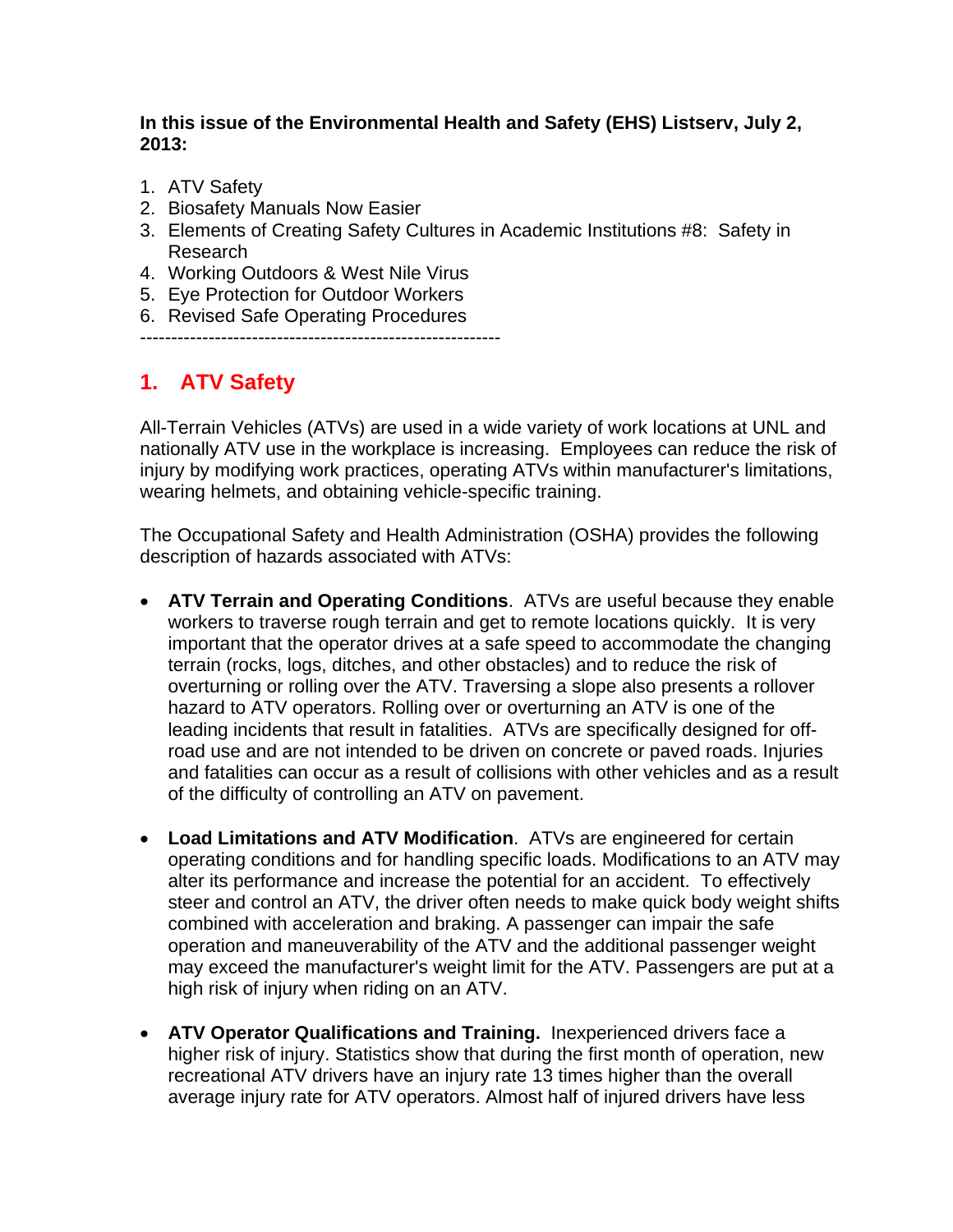than one year of experience and one-fourth of the injured drivers have less than one month of experience.

- **Personal Protective Equipment.** The potential rollover hazards require the use of a DOT-approved helmet. According to a study of recreational ATV-related deaths in West Virginia, 65 percent of the deaths resulted from head and neck injuries. Of these fatalities, three-quarters of the ATV users were not wearing a helmet at the time of the incident. The Consumer Products Safety Commission (CSPC) indicates that 25 percent of those who died from head injuries sustained in recreational ATV accidents would have lived if they had been wearing a proper helmet. While there is not a similar study of workplace ATV-related deaths, it is generally accepted that 'recreational use' studies should be considered when determining workplace ATV safety practices.
- **ATV Maintenance.** Like any piece of workplace machinery, ATVs must have regular maintenance. Poor ATV maintenance contributes to serious accidents and fatalities.
- **Other Considerations.** Three-wheel ATVs have not been manufactured since 1988, but older three-wheel ATVs are still in use. While the stability of ATVs as a whole is low, the stability of three-wheel ATVs is generally worse than for fourwheel ATVs. Cornering and traversing slopes on three- wheel vehicles can be particularly dangerous.

The following guidelines will help reduce the risk of injury:

- Undergo instruction and hands-on training on safe handling and operation of ATVs. Everyone using an ATV should be competent in operating *their specific* ATV under the variety of conditions in which they will be driving. The ATV Safety Institute offers ATV classes nationally. Training, both online and hands-on, is available for UNL employees through Robert Meduna, Extension Educator, Southeast Research and Extension District.
- If you are a driver or likely ATV driver review and understand the operator's manual.
- Review, understand, and follow all manufacturer's warnings.
- Do not carry passengers.
- Be sure to wear proper helmets and boots. Where conditions require, ensure the use of goggles, gloves, and other safety clothing.
- Conduct a pre-ride inspection: + Check the tire condition and pressure. + Ensure that the throttle, brakes, and other controls are working properly. + Ensure that headlight(s) and taillight(s) are working properly. + Test the steering before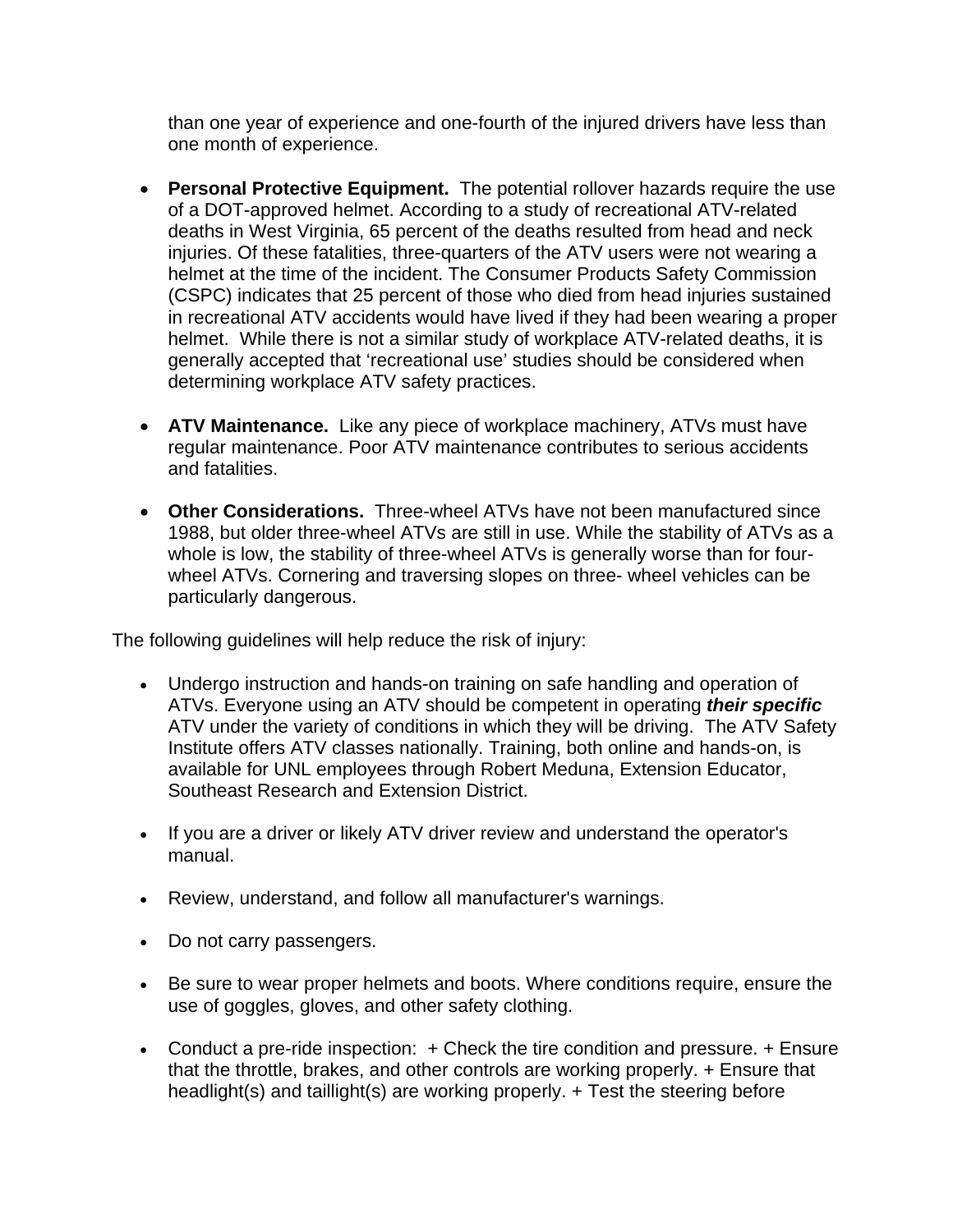starting, initially at low speeds. + Test the suspension system. Report any damage or mechanical failures so that repairs can be made.

- Be aware of any site-specific hazards, such as excavations, trenches, ditches or other obstacles and areas where ATV use is prohibited.
- Follow a maintenance program that meets the manufacturer's recommendations.
- Only haul items on the ATV in accordance with the manufacturer's specifications and never exceed the weight limit. Ensure loads are evenly distributed.
- Do not modify ATVs without approval from the manufacturer.
- Monitor manufacturer's recalls and report them to ensure prompt action when a recall is issued for your ATV(s).

#### Resources:

- *ATV Safety* SOP http://ehs.unl.edu/sop/s-atv.pdf
- Specialty Vehicle Institute of America http://www.svia.org/
- OSHA Safety and Health Information Bulletin: Hazards Associated with All-Terrain Vehicles (ATVs) in the Workplace http://www.osha.gov/dts/shib/shib080306.html
- Online UNL ATV Safety Training http://southeast.unl.edu/atvsafdety
- Hands-on ATV Training Contact: Robert J. Meduna, Extension Educator, 402- 624-8064 or rmeduha1@unl.edu

### **2. Biosafety Manuals Now Easier**

EHS significantly revised the Safe Operating Procedure (SOP) *Preparing a Laboratory Biosafety Manual*. Various standards, as outlined within the SOP, require that a Principal Investigator develop and implement a biosafety manual (or procedures equivalent to a biosafety manual). The UNL IBC (Institutional Biosafety Committee) also requires a biosafety manual. The primary purpose of a biosafety manual is to provide an appropriate training and reference tool relative to biosafety for laboratory staff. The revised SOP expands the acceptable ways in which a manual can be prepared in order to clarify content requirements and make compliance as simple as possible.

Note that there is a new requirement regarding a "Biosafety Manual Contents" checklist. A sample "Biosafety Manual Contents" checklist is provided as "Appendix A" within the SOP. This checklist must now be completed and submitted with the Institutional Biosafety Protocol Form. Completion of this checklist will allow the Biosafety Officer and the IBC to verify that the required content has been prepared and made available to lab personnel without physical verification of the existence of a biosafety manual.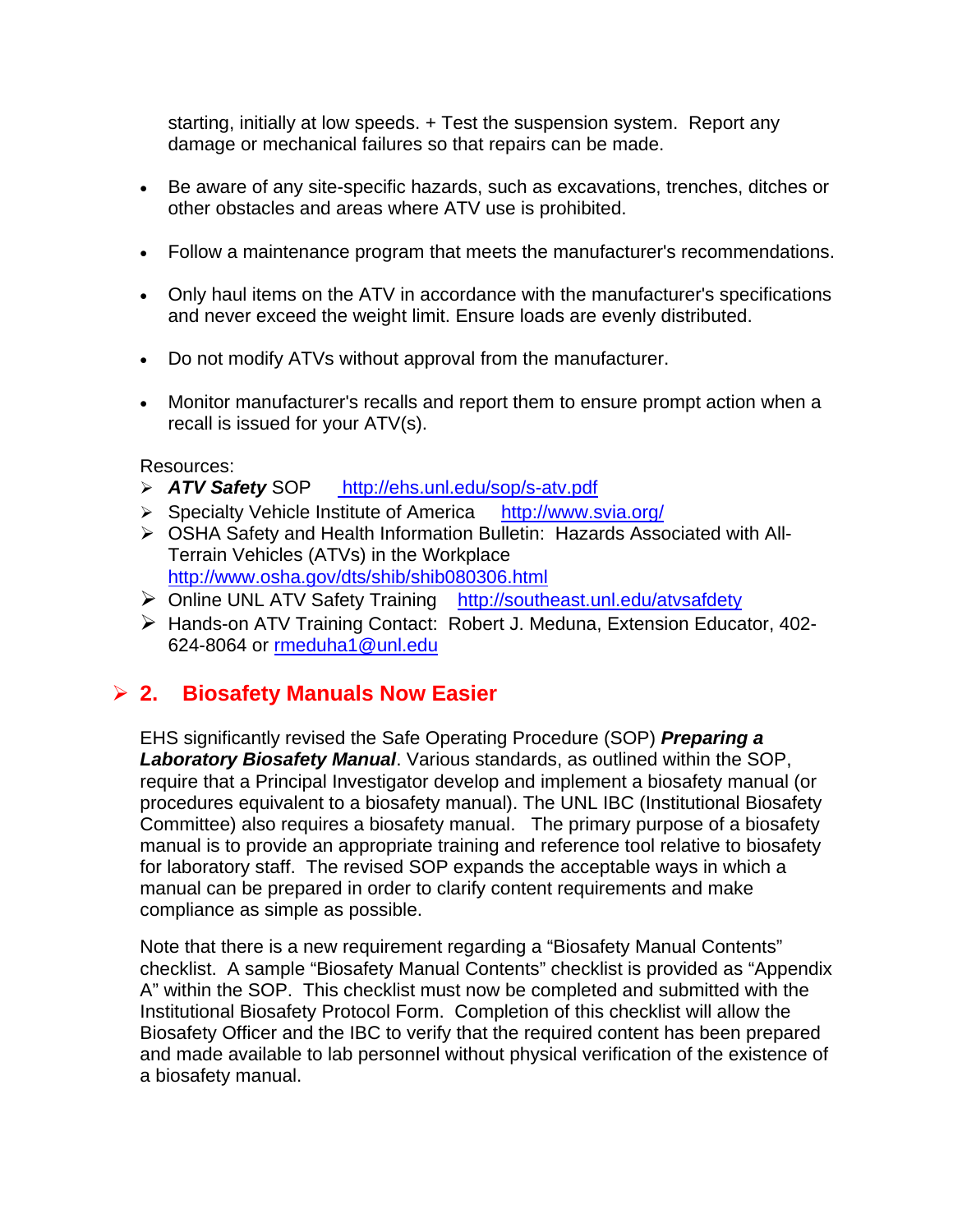Creation of an EHS *Virtual Manual* with the applicable sections checked constitutes the majority of the required Biosafety Manual content. With use of the *Virtual Manual* there is no longer a hardcopy requirement for any part of the manual. Only a hard copy of the "Biosafety Manual Contents" (Appendix A of the SOP) must be kept in the laboratory to be verified during safety surveys and to serve as a reference for laboratory personnel.

Resources:

- *Preparing A Laboratory Biosafety* http://ehs.unl.edu/sop/spreparing\_lab\_biosafety\_manual.pdf
- *Virtual Manual* https://scsapps.unl.edu/VirtualManual/
- *Biosafety* SOPs http://ehs.unl.edu/sop/biosafety

### **3. Elements of Creating Safety Cultures in Academic Institutions #8: Safety in Research**

As you may recall from previous issues of the EHS listserv, there has been a great deal of national attention given to the topic of laboratory safety in higher education following investigations of serious incidents at UCLA and Texas Tech. As a result, the American Chemical Society (ACS) recently issued a report, *Creating Safety Cultures in Academic Institutions.* While this report focuses on laboratory safety, its content is applicable to all campus settings.

This report contained seventeen specific recommendations for creating vibrant, strong safety cultures in academic institutions. Each of these recommendations will be highlighted individually and presented as a series in the EHS listserv. The eighth recommendation in the ACS report is:

#### *Include safety education and training (for undergraduate students, graduate students, and postdoctoral scholars participating in proposed research) in research grant proposals, and oversight of research for safety.*

The ACS report explains the basis of this recommendation as follows: *A driving force for safety in the research environment can be found in the requirements of the National Science Foundation's (NSF), The Responsible Conduct of Research….The NSF requires a plan to provide appropriate training and oversight in the responsible and ethical conduct of research to undergraduate students, graduate students, and postdoctoral scholars who participate in proposed research. Safety should play a significant and substantial role in this plan. Faculty and staff applying for financial assistance from NSF (and other organizations, such as the National Institutes of Health (NIH)) should include safety education and training, and oversight of research for safety, as a basic and integral part of their plan to conduct responsible and ethical research.*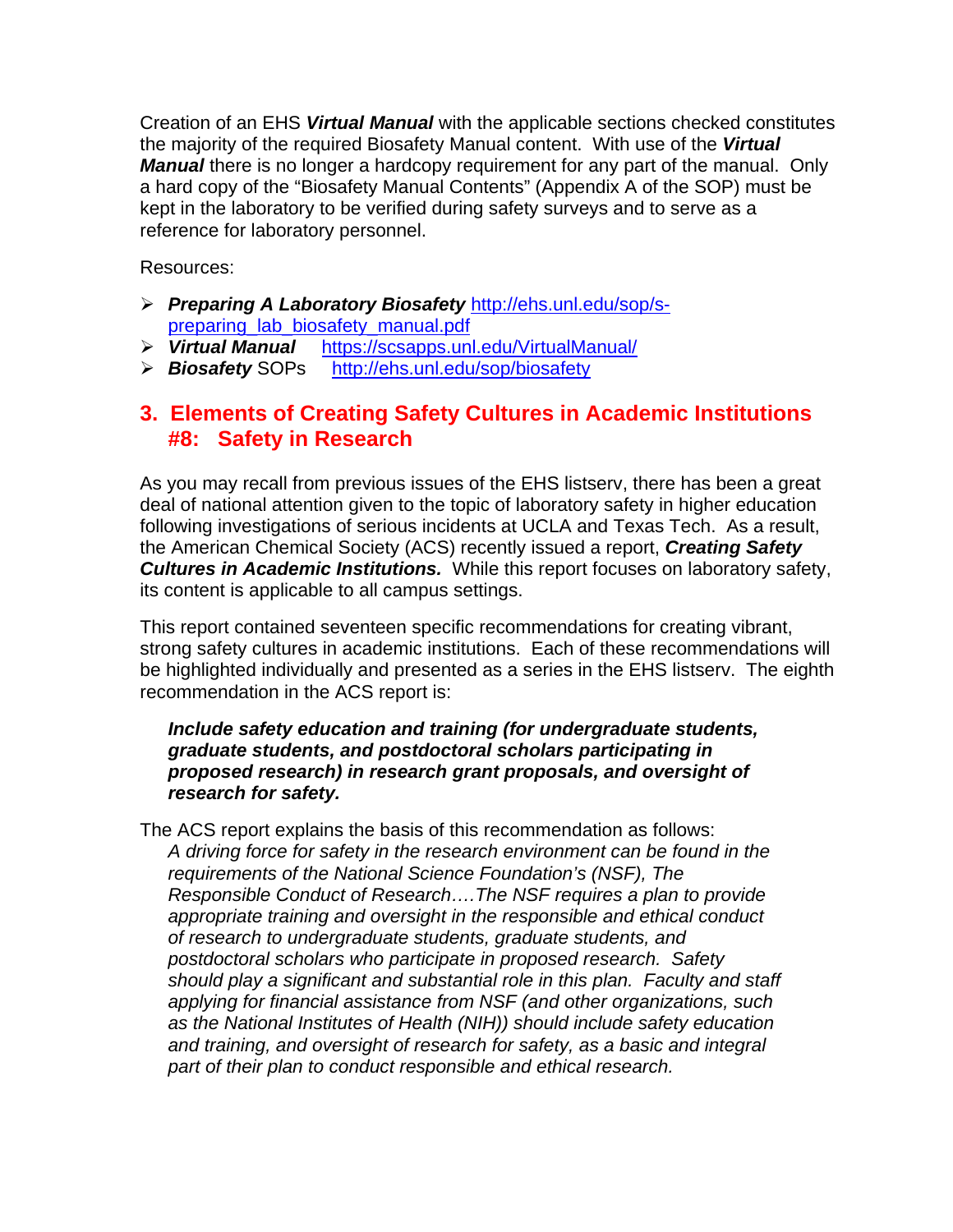The proper attitude toward safety is reflected in the "Safety Ethic," espoused by the Safety Culture Task Force of the ACS Committee on Chemical Safety:

- **Value safety**: Safety is an integral part of what one does, its automatic, and it does not change its priorities. It is never questioned and never compromised.
- **Work safely**: One continues to learn about safety, learns to recognize hazards, assesses the risks of hazards, manages the risk of hazards, and prepares to handle emergencies.
- **Prevent at-risk behavior**: One does not cut corners or bypass safety measures in the laboratory (or other work environment) and shares this information with others, as needed.
- **Promote safety**: One encourages and acknowledges others in working safely.
- **Accept responsibility for safety**: One takes steps to work safely, setting a positive example for others, and being accountable for safety.

#### Resources:

- Creating Safety Cultures in Academic Institutions http://portal.acs.org/portal/PublicWebSite/about/governance/committees/chemica lsafety/CNBP\_029720
- EHS Web Based training, http://ehs.unl.edu/onlinetraining
- EHS Laboratory Safety Colloquium Series, http://ehs.unl.edu/training/Colloquium
- EHS Virtual Manual, https://scsapps.unl.edu/VirtualManual/

## **4. Working Outdoors & West Nile Virus**

West Nile Virus (WNV) is a potentially serious illness transmitted by mosquitos to workers, primarily those working outdoors or in settings where there is periodic access to the outdoors, e.g. warehouses/docks. WNV is considered a seasonal epidemic which flares up in the summer and continues into the fall. According to the Centers for Disease Control (CDC) Nebraska is one of the states with higher levels of incidence of this disease.

Knowledge of some key steps that workers can take to minimize the risk of mosquito bites is important in reducing the risk of WNV infection. Especially when working at sites where mosquitoes may be active and biting, workers should use the following steps to minimize the likelihood of getting bitten:

- Inspect work areas and, where possible, get rid of/avoid sources of stagnant or standing water, a breeding ground for mosquitos.
- Cover as much skin as possible by wearing long-sleeved shirts, long pants and socks when possible.
- Avoid use of perfumes and colognes when working outdoors.
- Use an insect repellent containing DEET or Picaridin on skin that is not covered by clothing.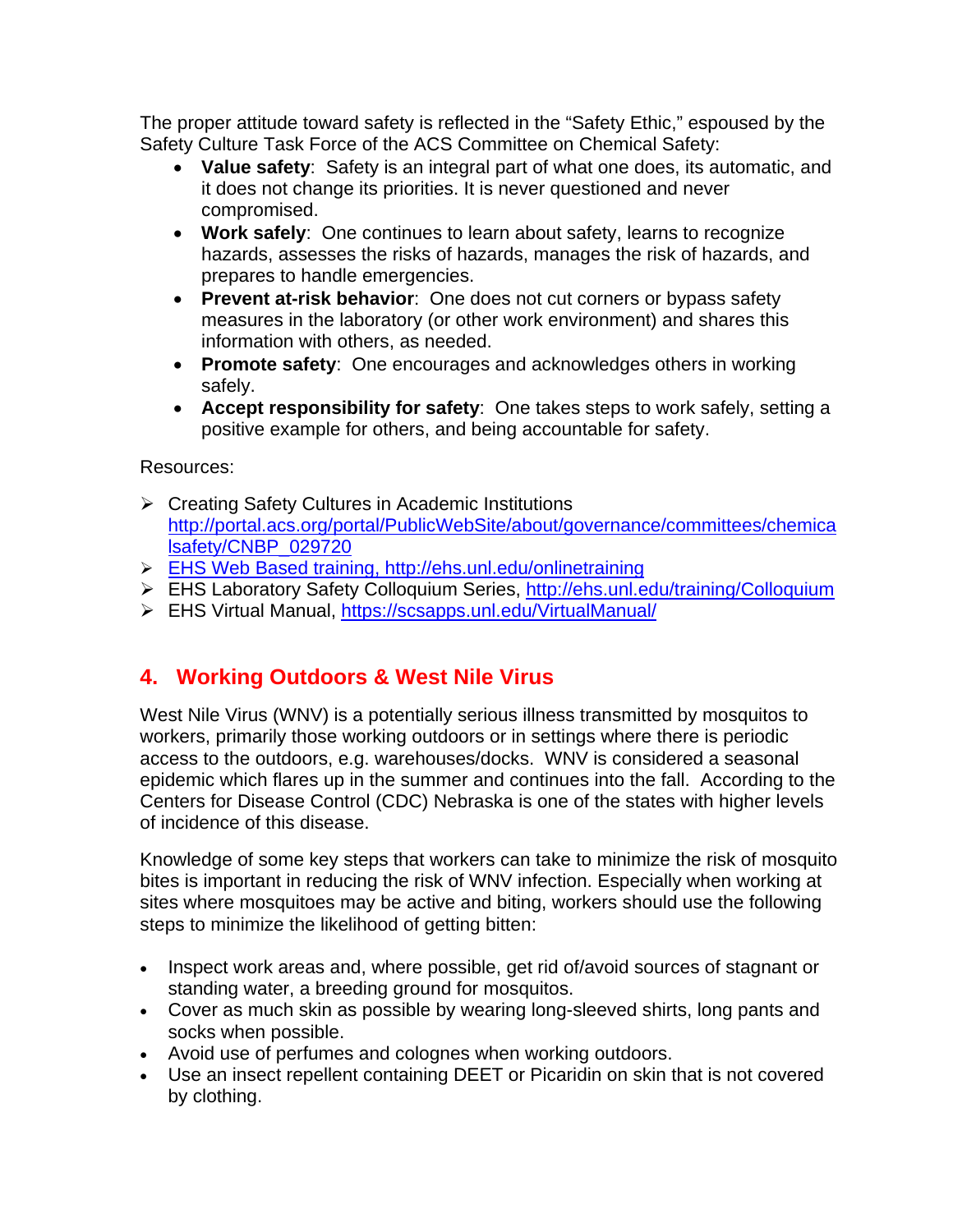- Choose a repellent that provides protection for the amount of time that you will be exposed. The more DEET or Picaridin a repellent contains, the longer time it can protect you.
- Spray insect repellent on the outside of your clothing (mosquitoes can bite through thin clothing).
- Do not spray insect repellent on skin that is under clothing.
- Do not spray aerosol or pump products in enclosed areas or directly on your face. Do not allow insect repellent to contact your eyes or mouth. Do not use repellents on cuts, wounds or irritated skin.
- After working, use soap and water to wash skin and clothing that has been treated with insect repellent.
- Be extra vigilant from dusk to dawn when mosquitoes are most active.

Resources:

- OSHA Safety and Health Information Bulleting: Workplace Precautions Against West Nile Virus http://www.osha.gov/dts/shib/shib082903b.html
- CDC West Nile Virus (homepage) http://www.cdc.gov/westnile/index.html
- ▶ CDC: Protection Against Mosquitos, Ticks & Other Insects & Arthropods http://www.cdc.gov/westnile/index.html
- ▶ CDC: New Mosquito Repellents Fight West Nile http://www.webmd.com/news/20050428/cdc-new-mosquito-repellents-fight-westnile
- EPA (Environmental Protection Agency): Using Insect Repellents Safely http://epa.gov/pesticides/insect/safe.htm

# **5. Eye Protection for Outdoor Workers**

Outdoor workers and researchers in the field can be exposed to a number of eye hazards. Here are some hazards to be aware of/evaluate to ensure you have the proper eye protection when you work outdoors.

- **The sun:** Sunlight poses hazards both seen and unseen. Bright light (particularly if looking in the direction of the sun) can make it hard to see; glare off of objects can temporarily blind; and invisible ultraviolet (UV) light can cause long-term damage to the eye and lead to the development of cataracts. Use eye protection that mitigates the effects of the sun when driving or working outdoors. And remember, the sun isn't just a summer phenomenon it's present year-round, and you need protection year-round.
- **Dust:** Blowing dust and grit at worksites can get in workers' eyes, causing iniuries like abraded corneas. When working on sites/tasks with blowing dust, wear properly fitting goggles. Safety glasses do not provide appropriate protection for blowing dust because they do not fit tightly to the face and thus allow dust in. There are safety glasses available which are lined with foam around the lens to add protection against dust and other airborne debris. This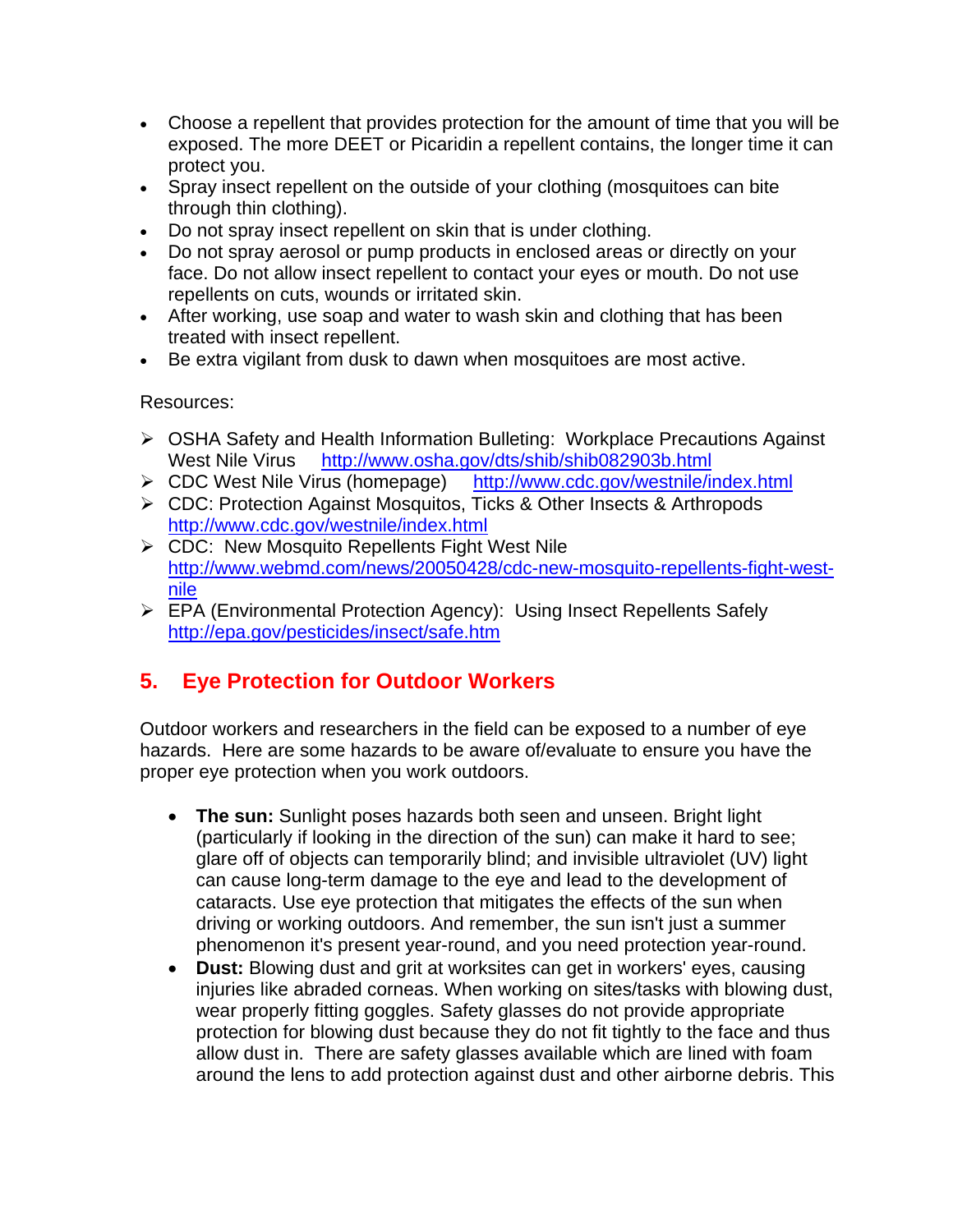type of safety glasses may be more comfortable than goggles for extended wear.

- **Impact.** When chipping, using grinding machinery, doing masonry work, riveting, sanding, etc., flying fragments/objects, large chips/particles can cause eye damage. Select from safety glasses with side protection, goggles, and face shields as appropriate for the task. Often a face shield is needed in combination with spectacles to protect the face from flying fragments.
- **Sprays:** When working with spraying equipment outdoors, workers should wear goggles. They should not rely on the wind to carry the spray away from them. A change in wind direction can blow spray back on the worker and into their eyes. Goggles are needed when working with sprays because safety glasses do not provide the necessary protection.
- **Dirty hands:** Eye infections and chemical eye injuries from outdoor workers rubbing their eyes with dirty hands are far more common than you may think. Whether from general dirt and grit, germs, chemicals, or plant secretions, you can easily protect your eyes by wearing work gloves to keep the material off your hands and wash hands after glove removal.
- **Infectious materials:** Workers who are at risk of coming in contact with fecal matter, animal respiratory secretions, and other potentially infectious matter must wear protective eyewear. Diseases can be transmitted through the mucous membranes of the eye as a result of direct exposure (for example, splashes or airborne material from activities such as animals coughing) or, as noted above, from touching the eyes with contaminated hands. For infectious matter, appropriate eyewear will depend on the nature and extent of the hazard.

Some outdoor tasks that would require protective eyewear are:

- Chemical handling/spraying/mixing
- Chipping/grinding
- Sawing/cutting
- Masonry work
- Landscaping tasks
- Harvesting/grain handling
- Animal care

When selecting proper eye/face protection verify that the product meets ANSI (American National Standards Institute) testing standards.

Resources:

- *Personal Protective Equipment* web-based training http://ehs.unl.edu/training/online
- *Personal Protective Equipment (PPE) Eyes And Face*  http://ehs.unl.edu/sop/s-PPE\_eyes-face.pdf